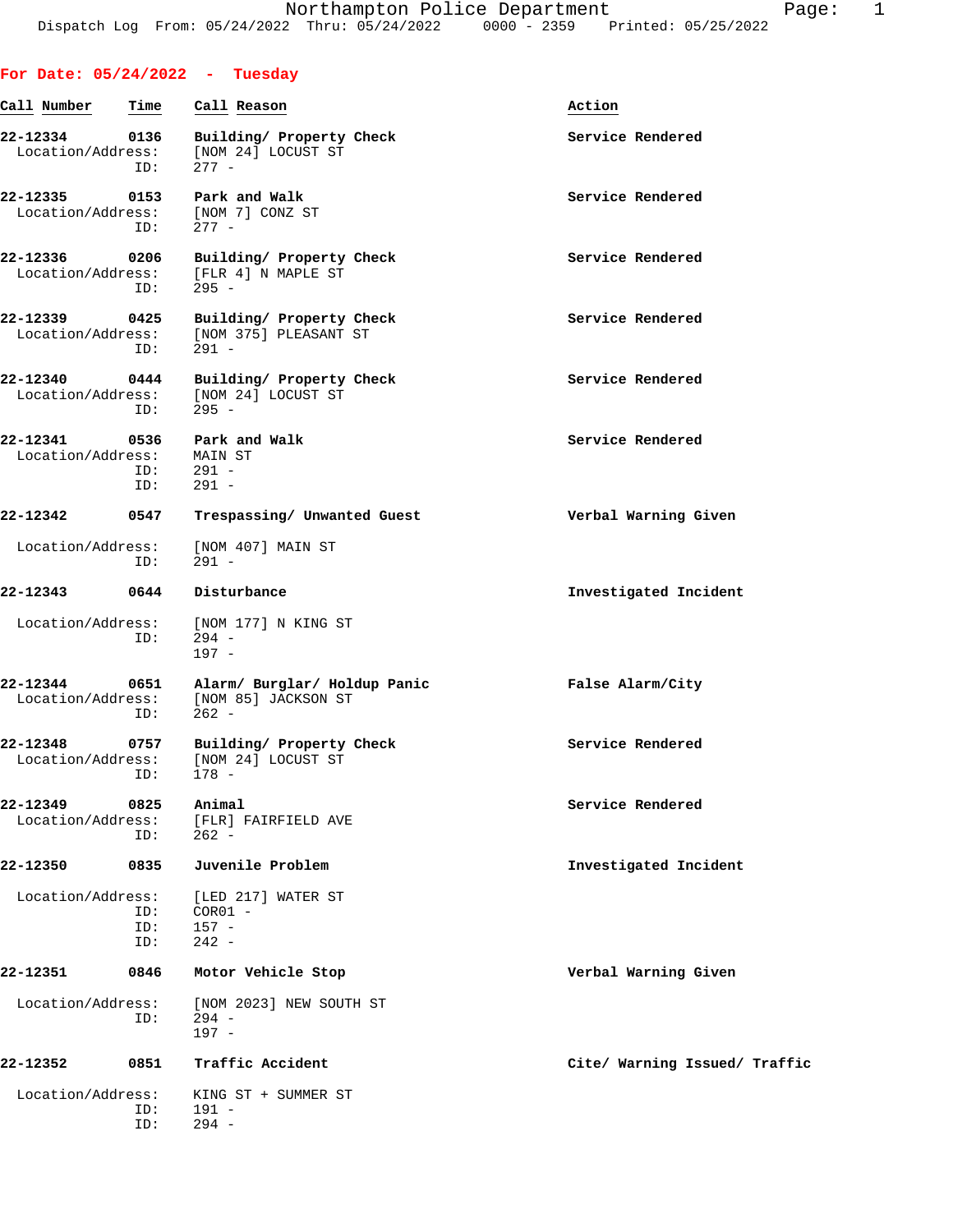|                               |                                               | Northampton Police Department                                                      | 2<br>Page:<br>Dispatch Log From: 05/24/2022 Thru: 05/24/2022 0000 - 2359 Printed: 05/25/2022 |
|-------------------------------|-----------------------------------------------|------------------------------------------------------------------------------------|----------------------------------------------------------------------------------------------|
|                               | Fire Unit:<br>EMS Unit:<br>Refer To Accident: | $197 -$<br>E2-Pumper-Engine 2<br>A01-Fire Ambulance<br>$22 - 166 - AC$             |                                                                                              |
| 22-12353<br>Location/Address: | 0854<br>ID:<br>ID:                            | Traffic Accident<br>[NOM 28] ELM ST<br>STACK -<br>$157 -$                          | Report Done                                                                                  |
|                               | ID:<br>Refer To Incident:                     | $242 -$<br>$22 - 1016 - OF$                                                        |                                                                                              |
| 22-12354<br>Location/Address: | 0939<br>ID:<br>ID:                            | Alarm/ Burglar/ Holdup Panic<br>[NOM 683] KING ST<br>$294 -$<br>$197 -$<br>$191 -$ | False Alarm                                                                                  |
| 22-12357                      | 1007                                          | Motor Vehicle Stop                                                                 | Verbal Warning Given                                                                         |
| Location/Address:             | ID:                                           | PLEASANT ST<br>$294 -$<br>$197 -$                                                  |                                                                                              |
| 22-12362                      | 1050                                          | Traffic Accident                                                                   | Investigated Incident                                                                        |
| Location/Address:             | ID:<br>ID:                                    | KING ST + DAMON RD<br>121 -<br>$294 -$<br>$197 -$                                  |                                                                                              |
| 22-12363                      | 1050                                          | Animal                                                                             | Area Search Negative                                                                         |
| Location/Address:             | ID:                                           | [FLR] MAPLEWOOD TER<br>157 -                                                       |                                                                                              |
| 22-12365                      | 1112                                          | Disturbance                                                                        | Investigated Incident                                                                        |
| Location/Address:             | ID:                                           | [NOM 739] MAIN ST<br>$294 -$<br>$197 -$                                            |                                                                                              |
| 22-12366<br>Location/Address: | 1144 Animal<br>ID:                            | KING ST + BIKE PATH<br>$242 -$                                                     | Service Rendered                                                                             |
| 22-12369                      | 1227                                          | Trespassing/ Unwanted Guest                                                        | Investigated Incident                                                                        |
| Location/Address:             | ID:                                           | [NOM 24] LOCUST ST<br>$157 -$                                                      |                                                                                              |
| 22-12371<br>Location/Address: | 1401<br>EMS Unit:<br>ID:                      | Alarm/ Healthwatch/ Help<br>VERNON ST<br>A01-Fire Ambulance<br>$157 -$             | False Alarm                                                                                  |
| 22-12375<br>Location/Address: | ID:<br>Refer To Incident:                     | 1435 Property, Lost/Found<br>STATE ST<br>$300 -$<br>22-1017-OF                     | Report Done                                                                                  |
| 22-12378                      | 1518                                          | Traffic Enforcement/ Radar                                                         | Area Search Negative                                                                         |
| Location/Address:             | ID:                                           | PLEASANT ST<br>$201 -$                                                             |                                                                                              |
| 22-12379                      | 1522                                          | Suspicious/Wanted                                                                  | Area Search Negative                                                                         |
| Location/Address:             | ID:                                           | [NOM 933] MAIN ST<br>$277 -$                                                       |                                                                                              |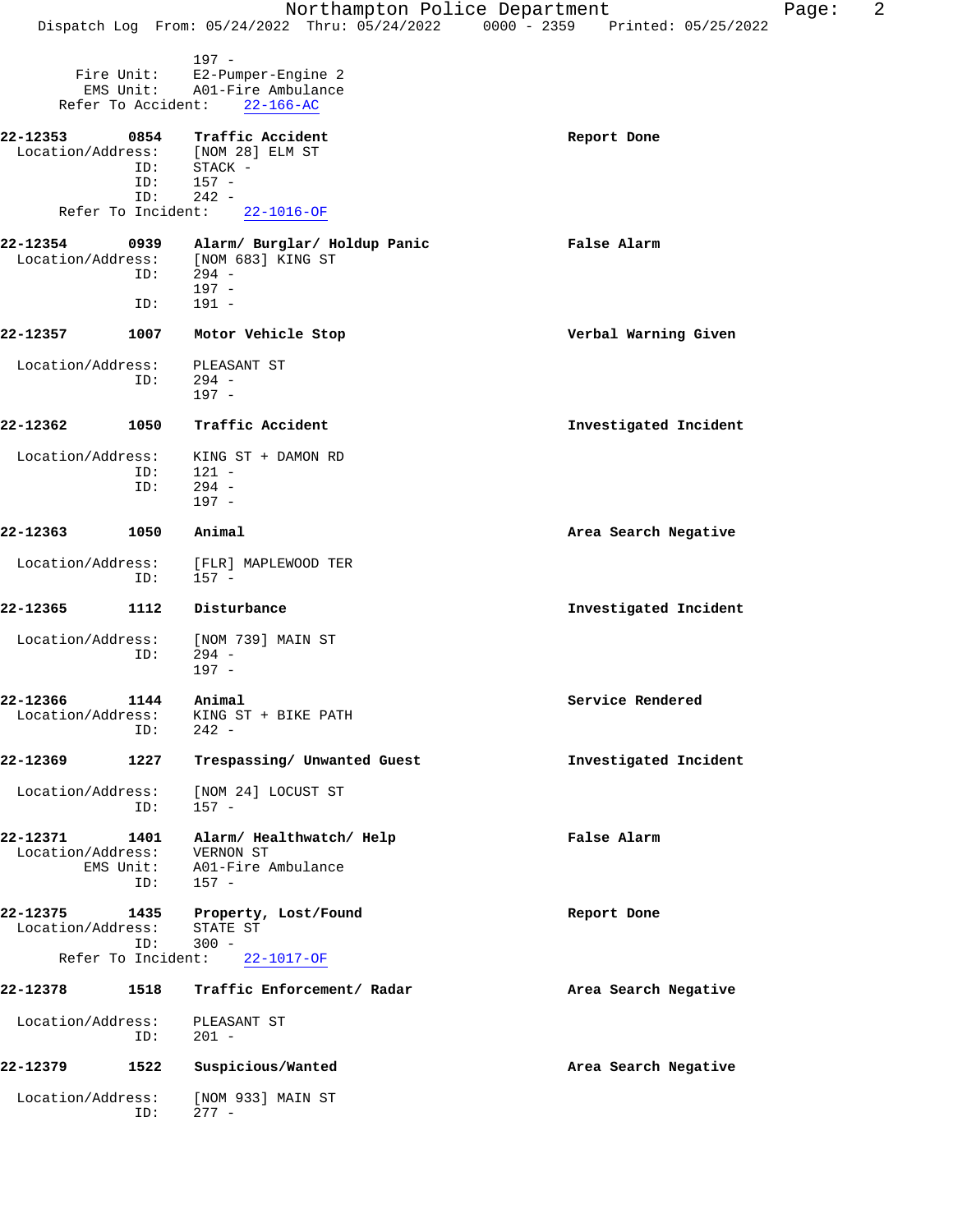| 22-12381<br>Location/Address: | 1531<br>ID:             | Public Service<br>BRIDGE ST + HAWLEY ST<br>$ID: 242 -$<br>$270 -$ | Service Rendered              |
|-------------------------------|-------------------------|-------------------------------------------------------------------|-------------------------------|
| 22-12382                      | 1551                    | Public Service, Check Welfare                                     | Area Search Negative          |
| Location/Address:             | ID:<br>ID:              | [NOM 9] FRUIT ST<br>$270 -$<br>$277 -$                            |                               |
| 22-12384                      | 1616                    | Traffic Enforcement/ Radar                                        | Cite/ Warning Issued/ Traffic |
|                               | Location:<br>ID:<br>ID: | [NOM 2444] CITY WIDE<br>$201 -$<br>$242 -$                        |                               |
| 22-12386                      | 1655                    | Traffic Accident                                                  | Investigated Incident         |
| Location/Address:             | ID:                     | KING ST + DAMON RD<br>$270 -$                                     |                               |
| 22-12388                      | 1707                    | Motor Vehicle Stop                                                | Verbal Warning Given          |
| Location/Address:             | ID:                     | [FLR 1257] LOCUST ST<br>$298 -$                                   |                               |
| 22-12390                      | 1720                    | Motor Vehicle Stop                                                | Cite/ Warning Issued/ Traffic |
|                               | Vicinity of:<br>ID:     | [FLR] LOCUST ST<br>$298 -$                                        |                               |
| 22-12392                      | 1756                    | Public Service, Check Welfare                                     | Investigated Incident         |
| Location/Address:             | ID:                     | [NOM 1192] BRIDGE ST<br>$242 -$                                   |                               |
| 22-12394                      | 1815                    | Suspicious/Wanted                                                 | Investigated Incident         |
| Location/Address:             | ID:<br>ID:              | [FLR] PARK ST<br>$298 -$<br>$287 -$                               |                               |
| 22-12398<br>Location/Address: | 1847<br>ID:             | Building/ Property Check<br>[NOM 933] MAIN ST<br>$277 -$          | Service Rendered              |
| 22-12400<br>Location/Address: | 2011<br>ID:<br>ID:      | Disturbance<br>[NOM 1192] BRIDGE ST<br>$277 -$<br>$270 -$         | Peace Restored                |
| 22-12401<br>Location/Address: | 2048<br>ID:             | Building/ Property Check<br>[FLR 239] BRIDGE RD<br>$287 -$        | Service Rendered              |
| 22-12402                      | 2050                    | Motor Vehicle Stop                                                | Verbal Warning Given          |
| Vicinity of:                  | ID:                     | [NOM 24] LOCUST ST<br>$298 -$                                     |                               |
| 22-12403                      | 2052                    | Motor Vehicle Stop                                                | Verbal Warning Given          |
| Location/Address:             | ID:                     | [NOM 1945] KING ST<br>$242 -$                                     |                               |
| 22-12405                      | 2111                    | ODORS (STRANGE/UNKNOWN)                                           | Extinguished by N F D         |
| Location/Address:             | Fire Unit:<br>ID:       | [NOM 291] PLEASANT ST<br>E3-Pumper-Engine 3<br>$242 -$            |                               |